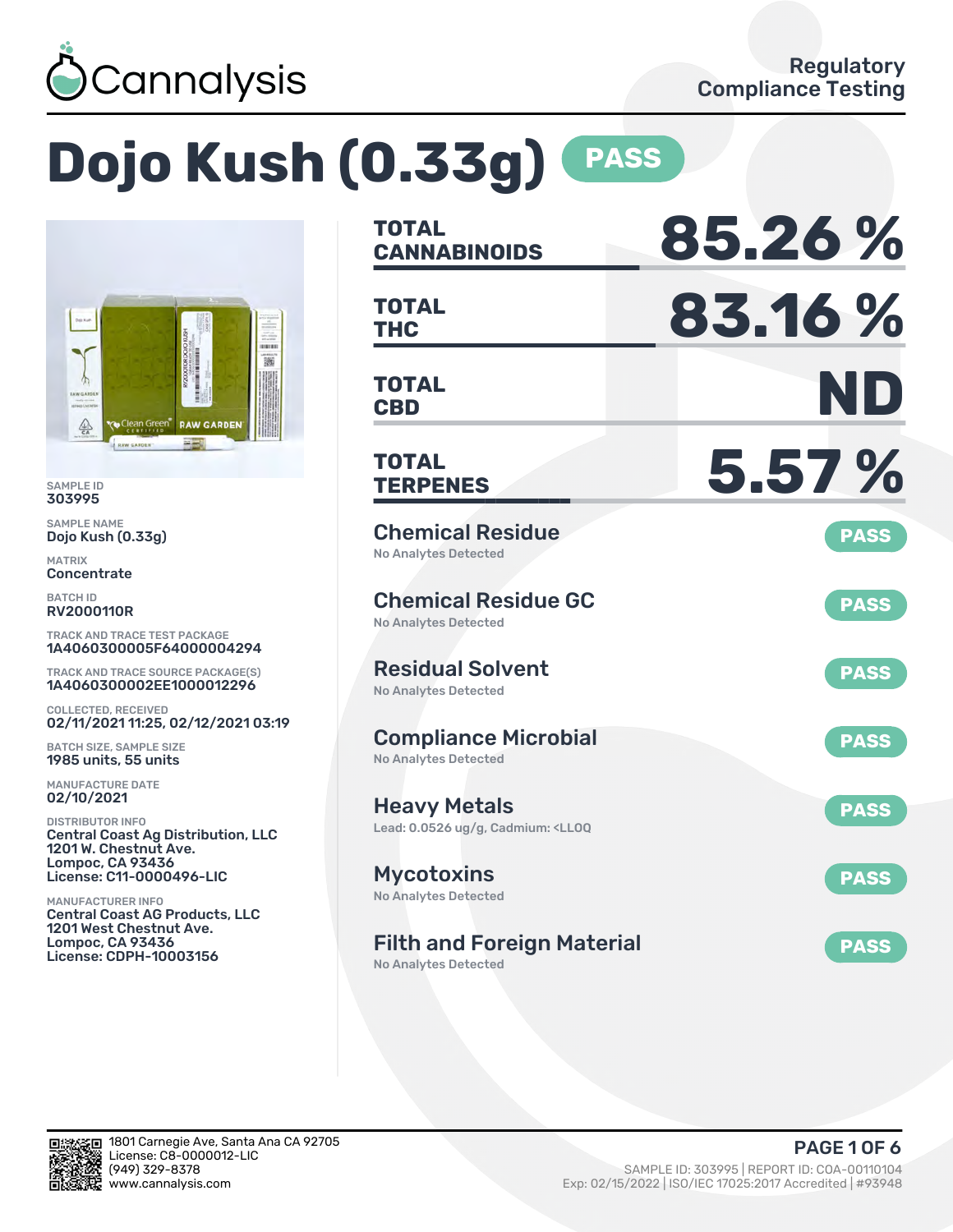

## CANNABINOID ANALYSIS

Total THC,CBD value(s) have been decarboxylated.

| TOTAL THC:          | 831.6 mg/g (83.16 %), 274.43 mg per package |
|---------------------|---------------------------------------------|
| TOTAL CBD:          | ND.                                         |
| TOTAL CANNABINOIDS: | 852.6 mg/g (85.26 %)                        |

UNIT OF MEASUREMENT: Milligrams per Gram(mg/g)

| <b>ANALYTE</b>         | <b>RESULT</b>           | LOD    | <b>LLOO</b> | <b>ANALYTE</b>   | <b>RESULT</b>        | <b>LOD</b> | <b>LLOO</b> |
|------------------------|-------------------------|--------|-------------|------------------|----------------------|------------|-------------|
| THCa                   | ND                      | 0.2000 | 0.4000      | CBD <sub>v</sub> | ND                   | 0.2000     | 0.4000      |
| D9THC                  | 831.6 mg/g (83.16 %)    | 0.2000 | 0.4000      | CBGa             | ND                   | 0.2000     | 0.4000      |
| D8THC                  | ND                      | 0.2000 | 0.4000      | <b>CBG</b>       | 18.08 mg/g (1.808 %) | 0.2000     | 0.4000      |
| <b>THC<sub>v</sub></b> | $2.865$ mg/g (0.2865 %) | 0.2000 | 0.4000      | <b>CBN</b>       | ND                   | 0.2000     | 0.4000      |
| CBDa                   | <b>ND</b>               | 0.2000 | 0.4000      | СВС              | <b>ND</b>            | 0.2000     | 0.4000      |
| CBD                    | <b>ND</b>               | 0.2000 | 0.4000      |                  |                      |            |             |
|                        |                         |        |             |                  |                      |            |             |

#### ADDITIONAL INFORMATION

| Method:              | SOP-TECH-001 | Sample Prepped: 02/12/2021 17:59  | Sample Approved: 02/15/2021 10:35  |  |
|----------------------|--------------|-----------------------------------|------------------------------------|--|
| Instrument: UPLC-DAD |              | Sample Analyzed: 02/12/2021 19:23 | Prep-Analytical Batch: 26601-20970 |  |



## TERPENE ANALYSIS

UNIT OF MEASUREMENT: Milligrams per Gram(mg/g)

| TUTAL TERPENES: |  |
|-----------------|--|
|                 |  |
|                 |  |

TOTAL TERPENES: 55.75 mg/g (5.575 %)

| <b>ANALYTE</b>  | <b>RESULT</b>                                                                                                                             | <b>LOD</b> | <b>LLOQ</b> | <b>ANALYTE</b>          | <b>RESULT</b>                                       | <b>LOD</b> | <b>LLOQ</b> |
|-----------------|-------------------------------------------------------------------------------------------------------------------------------------------|------------|-------------|-------------------------|-----------------------------------------------------|------------|-------------|
| 3-Carene        | <b>ND</b>                                                                                                                                 | 1.000      | 2.500       | Alpha bisabolol         | <ll0q< td=""><td>0.1000</td><td>0.5000</td></ll0q<> | 0.1000     | 0.5000      |
| Alpha cedrene   | <b>ND</b>                                                                                                                                 | 1.000      | 2.500       | Alpha humulene          | 1.509 mg/g (0.1509 %)                               | 0.5000     | 1.000       |
| Alpha pinene    | 2.640 mg/g $(0.2640\%)$                                                                                                                   | 0.1000     | 1.000       | Alpha terpinene         | <b>ND</b>                                           | 0.5000     | 1.000       |
| Alpha terpineol | <lloq< td=""><td>0.3260</td><td>0.6520</td><td>Beta caryophyllene</td><td>6.617 mg/g (0.6617 %)</td><td>0.5000</td><td>1.000</td></lloq<> | 0.3260     | 0.6520      | Beta caryophyllene      | 6.617 mg/g (0.6617 %)                               | 0.5000     | 1.000       |
| Beta myrcene    | 21.37 mg/g (2.137 %)                                                                                                                      | 0.5000     | 1.000       | Beta pinene             | 2.843 mg/g (0.2843 %)                               | 0.6070     | 1.214       |
| Borneol         | <b>ND</b>                                                                                                                                 | 1.000      | 2.500       | Camphene                | <b>ND</b>                                           | 0.5000     | 1.000       |
| Camphor         | <b>ND</b>                                                                                                                                 | 0.1000     | 0.5000      | Caryophyllene oxide ND  |                                                     | 0.5000     | 2.500       |
| Cedrol          | <b>ND</b>                                                                                                                                 | 0.5000     | 1.000       | Cis nerolidol           | <b>ND</b>                                           | 2.500      | 5.000       |
| Eucalyptol      | <b>ND</b>                                                                                                                                 | 0.1000     | 0.5000      | Fenchol                 | 1.033 mg/g $(0.1033\%)$                             | 0.5000     | 1.000       |
| Fenchone        | <lloq< td=""><td>0.1000</td><td>0.5000</td><td>Gamma terpinene</td><td><b>ND</b></td><td>0.1000</td><td>0.5000</td></lloq<>               | 0.1000     | 0.5000      | Gamma terpinene         | <b>ND</b>                                           | 0.1000     | 0.5000      |
| Gamma terpineol | <b>ND</b>                                                                                                                                 | 0.2090     | 0.5230      | Geranyl acetate         | <b>ND</b>                                           | 0.1000     | 0.5000      |
| Guaiol          | <b>ND</b>                                                                                                                                 | 2.500      | 5.000       | Isoborneol              | <b>ND</b>                                           | 0.5000     | 1.000       |
| Isopulegol      | <b>ND</b>                                                                                                                                 | 2.500      | 5.000       | Limonene                | 10.68 mg/g (1.068 %)                                | 0.5000     | 2.500       |
| Linalool        | 2.644 mg/g $(0.2644\%)$                                                                                                                   | 0.5000     | 1.000       | Menthol                 | <b>ND</b>                                           | 1.000      | 2.500       |
| Ocimene 1       | <b>ND</b>                                                                                                                                 | 0.1550     | 0.3100      | Ocimene 2               | 2.808 mg/g $(0.2808\%)$                             | 0.3450     | 1.725       |
| P-cymene        | ND.                                                                                                                                       | 0.5230     | 1.045       | P-mentha-1,5-diene ND   |                                                     | 0.5000     | 1.000       |
| Pulegone        | <b>ND</b>                                                                                                                                 | 0.1000     | 0.5000      | Sabinene                | <b>ND</b>                                           | 0.5000     | 1.000       |
| Terpinolene     | $3.612$ mg/g (0.3612 %)                                                                                                                   | 0.1000     | 0.5000      | Trans beta farnesene ND |                                                     | 2.500      | 5.000       |
| Trans nerolidol | <b>ND</b>                                                                                                                                 | 0.5000     | 2.500       | Valencene               | <b>ND</b>                                           | 0.5000     | 1.000       |
|                 |                                                                                                                                           |            |             |                         |                                                     |            |             |

| <b>ANALYTE</b>          | <b>RESULT</b>                                       | LOD    | <b>LLOO</b> |
|-------------------------|-----------------------------------------------------|--------|-------------|
| Alpha bisabolol         | <lloq< td=""><td>0.1000</td><td>0.5000</td></lloq<> | 0.1000 | 0.5000      |
| Alpha humulene          | 1.509 mg/g (0.1509 %)                               | 0.5000 | 1.000       |
| Alpha terpinene         | <b>ND</b>                                           | 0.5000 | 1.000       |
| Beta caryophyllene      | 6.617 mg/g $(0.6617%)$                              | 0.5000 | 1.000       |
| Beta pinene             | 2.843 mg/g (0.2843 %)                               | 0.6070 | 1.214       |
| Camphene                | <b>ND</b>                                           | 0.5000 | 1.000       |
| Caryophyllene oxide     | <b>ND</b>                                           | 0.5000 | 2.500       |
| Cis nerolidol           | <b>ND</b>                                           | 2.500  | 5.000       |
| Fenchol                 | 1.033 mg/g $(0.1033\%)$                             | 0.5000 | 1.000       |
| Gamma terpinene         | <b>ND</b>                                           | 0.1000 | 0.5000      |
| Geranyl acetate         | <b>ND</b>                                           | 0.1000 | 0.5000      |
| Isoborneol              | <b>ND</b>                                           | 0.5000 | 1.000       |
| Limonene                | 10.68 mg/g (1.068 %)                                | 0.5000 | 2.500       |
| Menthol                 | <b>ND</b>                                           | 1.000  | 2.500       |
| Ocimene <sub>2</sub>    | 2.808 mg/g (0.2808 %)                               | 0.3450 | 1.725       |
| P-mentha-1,5-diene ND   |                                                     | 0.5000 | 1.000       |
| Sabinene                | ND.                                                 | 0.5000 | 1.000       |
| Trans beta farnesene ND |                                                     | 2.500  | 5.000       |
| Valencene               | ND                                                  | 0.5000 | 1.000       |
|                         |                                                     |        |             |

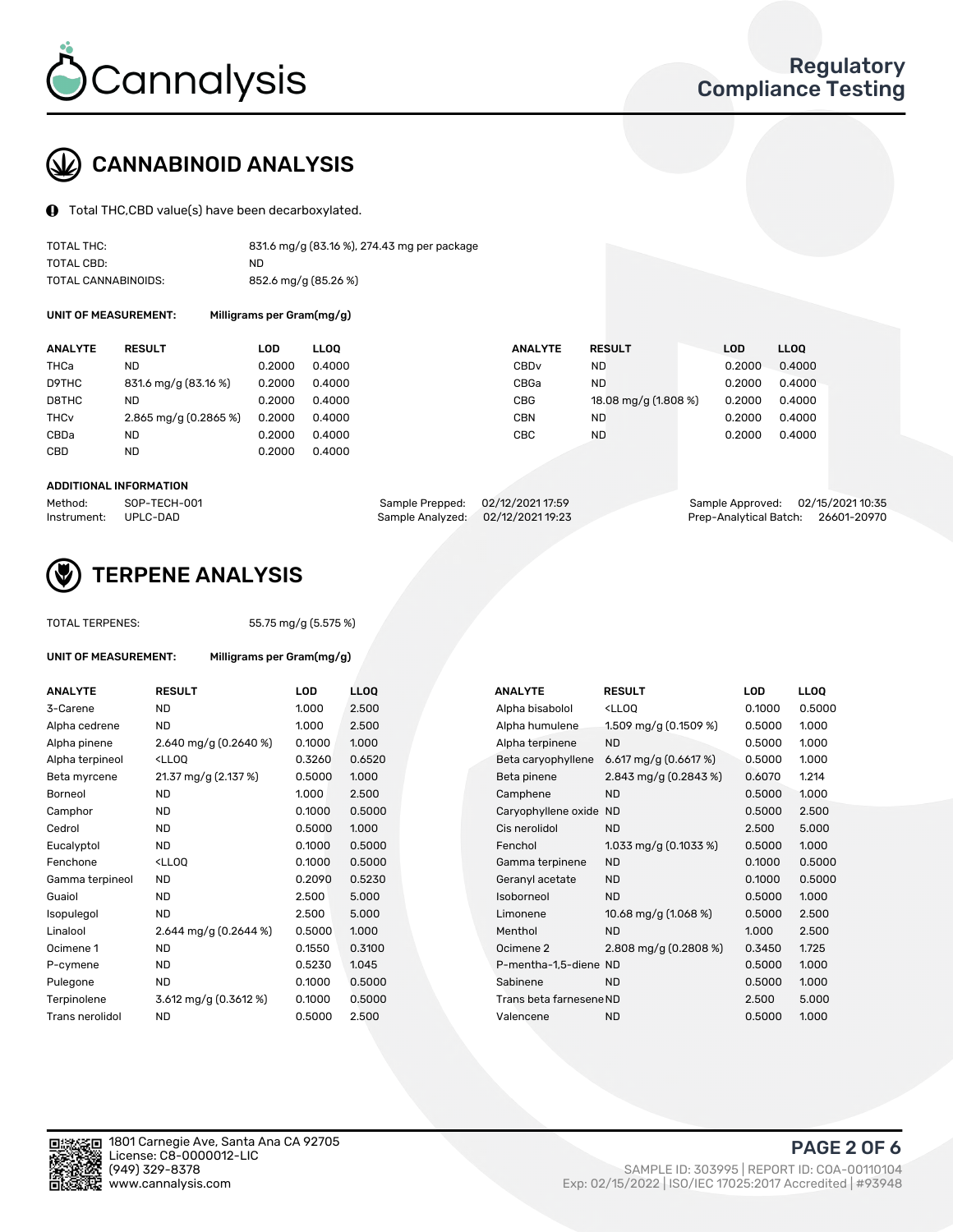

## Regulatory Compliance Testing

#### ADDITIONAL INFORMATION

Method: SOP-TECH-027 Sample Prepped: 02/13/2021 16:06 Sample Approved: 02/15/2021 17:54 Prep-Analytical Batch: 26615-20989



CHEMICAL RESIDUE ANALYSIS PASS

UNIT OF MEASUREMENT: Micrograms per Gram(ug/g)

| <b>ANALYTE</b>    | <b>RESULT</b> | LOD    | LLOQ   | <b>ACTION LEVEL</b> |      | <b>ANALYTE</b>      | <b>RESULT</b> | LOD    | <b>LLOQ</b> | <b>ACTION LEVEL</b> |      |
|-------------------|---------------|--------|--------|---------------------|------|---------------------|---------------|--------|-------------|---------------------|------|
| Abamectin         | <b>ND</b>     | 0.0200 | 0.0400 | 0.1000              | Pass | Acephate            | <b>ND</b>     | 0.0200 | 0.0400      | 0.1000              | Pass |
| Acequinocyl       | <b>ND</b>     | 0.0200 | 0.0400 | 0.1000              | Pass | Acetamiprid         | <b>ND</b>     | 0.0200 | 0.0400      | 0.1000              | Pass |
| Aldicarb          | <b>ND</b>     | 0.0200 | 0.0400 | 0.0                 | Pass | Azoxystrobin        | <b>ND</b>     | 0.0200 | 0.0400      | 0.1000              | Pass |
| Bifenazate        | <b>ND</b>     | 0.0200 | 0.0400 | 0.1000              | Pass | <b>Bifenthrin</b>   | <b>ND</b>     | 0.0200 | 0.0400      | 3.000               | Pass |
| <b>Boscalid</b>   | <b>ND</b>     | 0.0200 | 0.0400 | 0.1000              | Pass | Carbarvl            | <b>ND</b>     | 0.0200 | 0.0400      | 0.5000              | Pass |
| Carbofuran        | <b>ND</b>     | 0.0200 | 0.0400 | 0.0                 | Pass | Chlorantraniliprole | <b>ND</b>     | 0.0200 | 0.0400      | 10.00               | Pass |
| Clofentezine      | <b>ND</b>     | 0.0200 | 0.0400 | 0.1000              | Pass | Coumaphos           | <b>ND</b>     | 0.0200 | 0.0400      | 0.0                 | Pass |
| Cyfluthrin        | <b>ND</b>     | 0.4000 | 1.000  | 2.000               | Pass | Cypermethrin        | <b>ND</b>     | 0.4000 | 1.000       | 1.000               | Pass |
| Daminozide        | <b>ND</b>     | 0.0200 | 0.0400 | 0.0                 | Pass | Diazinon            | <b>ND</b>     | 0.0200 | 0.0400      | 0.1000              | Pass |
| <b>Dichlorvos</b> | <b>ND</b>     | 0.0200 | 0.0400 | 0.0                 | Pass | Dimethoate          | <b>ND</b>     | 0.0200 | 0.0400      | 0.0                 | Pass |
| Dimethomorph      | <b>ND</b>     | 0.0200 | 0.0400 | 2.000               | Pass | <b>Ethoprophos</b>  | <b>ND</b>     | 0.0200 | 0.0400      | 0.0                 | Pass |
| Etofenprox        | <b>ND</b>     | 0.0200 | 0.0400 | 0.0                 | Pass | Etoxazole           | <b>ND</b>     | 0.0200 | 0.0400      | 0.1000              | Pass |
| Fenhexamid        | <b>ND</b>     | 0.0200 | 0.0400 | 0.1000              | Pass | Fenoxycarb          | <b>ND</b>     | 0.0200 | 0.0400      | 0.0                 | Pass |
| Fenpyroximate     | <b>ND</b>     | 0.0200 | 0.0400 | 0.1000              | Pass | Fipronil            | <b>ND</b>     | 0.0400 | 0.1000      | 0.0                 | Pass |
| Flonicamid        | <b>ND</b>     | 0.0200 | 0.0400 | 0.1000              | Pass | Fludioxonil         | <b>ND</b>     | 0.0200 | 0.0400      | 0.1000              | Pass |
| Hexythiazox       | <b>ND</b>     | 0.0200 | 0.0400 | 0.1000              | Pass | Imazalil            | <b>ND</b>     | 0.0200 | 0.0400      | 0.0                 | Pass |
| Imidacloprid      | <b>ND</b>     | 0.0200 | 0.0400 | 5.000               | Pass | Kresoxim methyl     | <b>ND</b>     | 0.0200 | 0.0400      | 0.1000              | Pass |
| Malathion         | <b>ND</b>     | 0.0200 | 0.0400 | 0.5000              | Pass | Metalaxyl           | <b>ND</b>     | 0.0200 | 0.0400      | 2.000               | Pass |
| Methiocarb        | <b>ND</b>     | 0.0200 | 0.0400 | 0.0                 | Pass | Methomyl            | <b>ND</b>     | 0.0200 | 0.0400      | 1.000               | Pass |
| Mevinphos         | <b>ND</b>     | 0.0200 | 0.0400 | 0.0                 | Pass | Myclobutanil        | <b>ND</b>     | 0.0200 | 0.0400      | 0.1000              | Pass |
| Naled             | <b>ND</b>     | 0.0200 | 0.0400 | 0.1000              | Pass | Oxamyl              | <b>ND</b>     | 0.0200 | 0.0400      | 0.5000              | Pass |
| Paclobutrazol     | <b>ND</b>     | 0.0200 | 0.0400 | 0.0                 | Pass | Permethrins         | <b>ND</b>     | 0.0400 | 0.1000      | 0.5000              | Pass |
| Phosmet           | <b>ND</b>     | 0.0200 | 0.0400 | 0.1000              | Pass | Piperonyl butoxide  | <b>ND</b>     | 0.0200 | 0.0400      | 3.000               | Pass |
| Prallethrin       | <b>ND</b>     | 0.0200 | 0.0400 | 0.1000              | Pass | Propiconazole       | <b>ND</b>     | 0.0200 | 0.0400      | 0.1000              | Pass |
| Propoxur          | <b>ND</b>     | 0.0200 | 0.0400 | 0.0                 | Pass | Pyrethrins          | <b>ND</b>     | 0.0200 | 0.0400      | 0.5000              | Pass |
| Pyridaben         | <b>ND</b>     | 0.0200 | 0.0400 | 0.1000              | Pass | Spinetoram          | <b>ND</b>     | 0.0200 | 0.0400      | 0.1000              | Pass |
| Spinosad          | <b>ND</b>     | 0.0300 | 0.0700 | 0.1000              | Pass | Spiromesifen        | <b>ND</b>     | 0.0200 | 0.0400      | 0.1000              | Pass |
| Spirotetramat     | <b>ND</b>     | 0.0200 | 0.0400 | 0.1000              | Pass | Spiroxamine         | <b>ND</b>     | 0.0200 | 0.0400      | 0.0                 | Pass |
| Tebuconazole      | <b>ND</b>     | 0.0200 | 0.0400 | 0.1000              | Pass | Thiacloprid         | <b>ND</b>     | 0.0200 | 0.0400      | 0.0                 | Pass |
| Thiamethoxam      | <b>ND</b>     | 0.0200 | 0.0400 | 5.000               | Pass | Trifloxystrobin     | <b>ND</b>     | 0.0200 | 0.0400      | 0.1000              | Pass |

### ADDITIONAL INFORMATION

Method: SOP-TECH-002 Sample Prepped: 02/12/2021 16:52 Sample Approved: 02/15/2021 14:23 Prep-Analytical Batch: 26598-20966

PAGE 3 OF 6

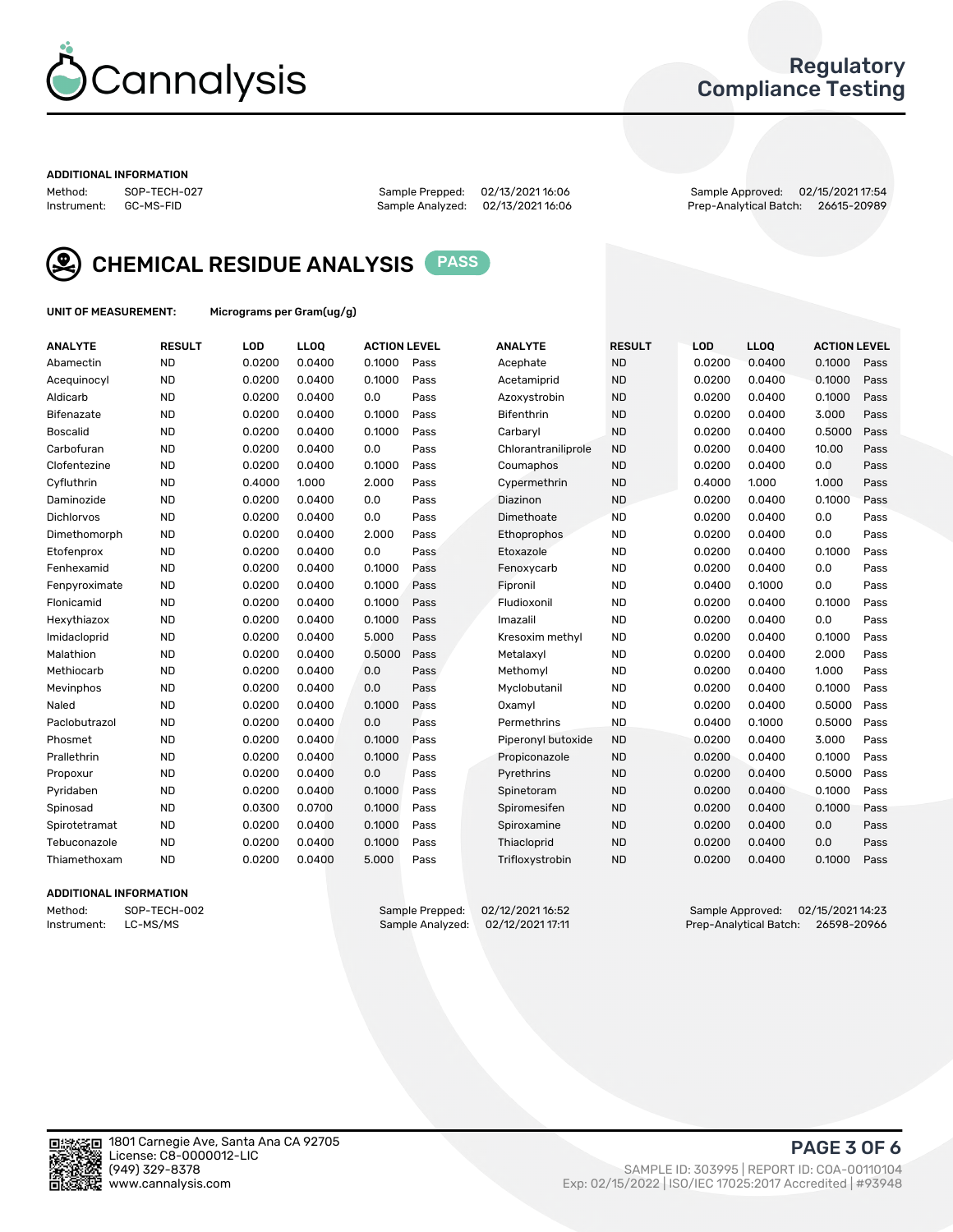

## CHEMICAL RESIDUE GC ANALYSIS PASS

| UNIT OF MEASUREMENT: | Microgra |
|----------------------|----------|
|                      |          |

ams per Gram(ug/g)

| <b>ANALYTE</b>         | <b>RESULT</b> | <b>LOD</b> | <b>LLOO</b> | <b>ACTION LEVEL</b> |                  | <b>ANALYTE</b>   | <b>RESULT</b> | LOD              | <b>LLOO</b>            | <b>ACTION LEVEL</b> |      |
|------------------------|---------------|------------|-------------|---------------------|------------------|------------------|---------------|------------------|------------------------|---------------------|------|
| Captan                 | <b>ND</b>     | 0.1000     | 0.2000      | 0.7000              | Pass             | Chlordane        | <b>ND</b>     | 0.0109           | 0.0136                 | 0.0                 | Pass |
| Methyl parathion       | <b>ND</b>     | 0.0400     | 0.1000      | 0.0                 | Pass             | <b>PCNB</b>      | <b>ND</b>     | 0.0200           | 0.0400                 | 0.1000              | Pass |
| Chlorfenapyr           | <b>ND</b>     | 0.0800     | 0.1000      | 0.0                 | Pass             | Chlorpyrifos     | <b>ND</b>     | 0.0800           | 0.1000                 | 0.0                 | Pass |
| ADDITIONAL INFORMATION |               |            |             |                     |                  |                  |               |                  |                        |                     |      |
| Method:                | SOP-TECH-010  |            |             |                     | Sample Prepped:  | 02/12/2021 16:52 |               | Sample Approved: |                        | 02/15/2021 15:28    |      |
| Instrument:            | GC-MS/MS      |            |             |                     | Sample Analyzed: | 02/12/2021 17:12 |               |                  | Prep-Analytical Batch: | 26599-20967         |      |

## RESIDUAL SOLVENT ANALYSIS PASS

UNIT OF MEASUREMENT: Micrograms per Gram(ug/g)

| <b>ANALYTE</b>       | <b>RESULT</b> | <b>LOD</b> | <b>LLOO</b> | <b>ACTION LEVEL</b> |      | <b>ANALYTE</b>           | <b>RESULT</b> | <b>LOD</b> | LLOO  | <b>ACTION LEVEL</b> |      |
|----------------------|---------------|------------|-------------|---------------------|------|--------------------------|---------------|------------|-------|---------------------|------|
| Acetone              | <b>ND</b>     | 5.000      | 250.0       | 5000                | Pass | Acetonitrile             | <b>ND</b>     | 5.000      | 50.00 | 410.0               | Pass |
| Benzene              | <b>ND</b>     | 0.5000     | 1.000       | 1.000               | Pass | <b>Butane</b>            | <b>ND</b>     | 76.80      | 96.00 | 5000                | Pass |
| Chloroform           | <b>ND</b>     | 0.5000     | 1.000       | 1.000               | Pass | Ethanol                  | <b>ND</b>     | 10.00      | 50.00 | 5000                | Pass |
| <b>Ethyl Acetate</b> | <b>ND</b>     | 5.000      | 50.00       | 5000                | Pass | <b>Ethyl Ether</b>       | <b>ND</b>     | 25.00      | 50.00 | 5000                | Pass |
| Ethylene oxide       | <b>ND</b>     | 0.5000     | 1.000       | 1.000               | Pass | Heptane                  | <b>ND</b>     | 1.000      | 5.000 | 5000                | Pass |
| Hexane               | <b>ND</b>     | 0.5000     | 5.000       | 290.0               | Pass | <b>Isopropyl Alcohol</b> | <b>ND</b>     | 5.000      | 50.00 | 5000                | Pass |
| Methanol             | <b>ND</b>     | 10.00      | 50.00       | 3000                | Pass | Methylene chloride       | <b>ND</b>     | 0.5000     | 1.000 | 1.000               | Pass |
| Pentane              | <b>ND</b>     | 1.000      | 50.00       | 5000                | Pass | Propane                  | <b>ND</b>     | 16.00      | 20.00 | 5000                | Pass |
| Toluene              | <b>ND</b>     | 0.5000     | 1.000       | 890.0               | Pass | Xvlenes                  | <b>ND</b>     | 6.000      | 100.0 | 2170                | Pass |
| Trichloroethylene    | <b>ND</b>     | 0.2500     | 1.000       | 1.000               | Pass | 1.2-Dichloroethane       | <b>ND</b>     | 0.5000     | 1.000 | 1.000               | Pass |

#### ADDITIONAL INFORMATION

Method: SOP-TECH-021 Sample Prepped: 02/12/2021 16:42 Sample Approved: 02/15/2021 14:59<br>Instrument: HS-GC-MS/FID Sample Analyzed: 02/12/2021 16:43 Prep-Analytical Batch: 26580-20964 Prep-Analytical Batch: 26580-20964



UNIT OF MEASUREMENT: Cycle Threshold (Ct)

| <b>ANALYTE</b>                        | <b>RESULT</b> | LOD   | <b>LLOO</b> | <b>ACTION LEVEL</b> |                  | <b>ANALYTE</b>   | <b>RESULT</b>                        | LOD   | <b>LLOO</b>            |     | <b>ACTION LEVEL</b> |
|---------------------------------------|---------------|-------|-------------|---------------------|------------------|------------------|--------------------------------------|-------|------------------------|-----|---------------------|
| A.fumigatus                           | <b>ND</b>     | 33.00 | 0.0         | 0.0                 | Pass             | A. flavus        | <b>ND</b>                            | 33.00 | 0.0                    | 0.0 | Pass                |
| A. niger                              | <b>ND</b>     | 33.00 | 0.0         | 0.0                 | Pass             | A. terreus       | <b>ND</b>                            | 33.00 | 0.0                    | 0.0 | Pass                |
| <b>STEC</b>                           | <b>ND</b>     | 33.00 | 0.0         | 0.0                 | Pass             | Salmonella spp   | <b>ND</b>                            | 33.00 | 0.0                    | 0.0 | Pass                |
| ADDITIONAL INFORMATION                |               |       |             |                     |                  |                  |                                      |       |                        |     |                     |
| SOP-TECH-016, SOP-TECH-022<br>Method: |               |       |             | Sample Prepped:     | 02/15/2021 06:07 |                  | 02/15/2021 17:12<br>Sample Approved: |       |                        |     |                     |
| Instrument:                           | aPCR          |       |             |                     | Sample Analyzed: | 02/15/2021 06:24 |                                      |       | Prep-Analytical Batch: |     | 26621-20992         |

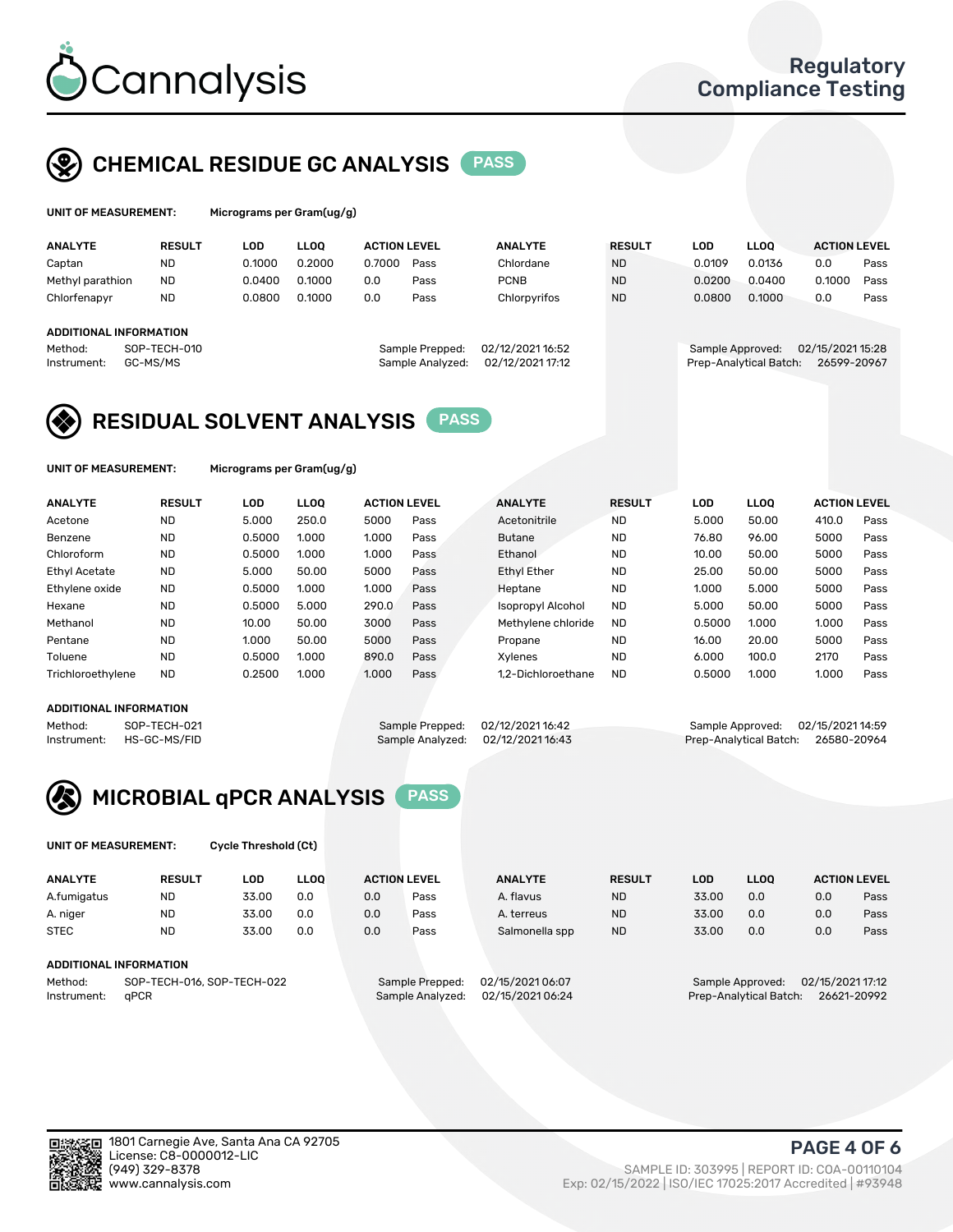



| UNIT OF MEASUREMENT:          |                        | Micrograms per Gram(ug/g) |             |                                     |                                      |                                                                                 |        |                                            |                                 |      |
|-------------------------------|------------------------|---------------------------|-------------|-------------------------------------|--------------------------------------|---------------------------------------------------------------------------------|--------|--------------------------------------------|---------------------------------|------|
| <b>ANALYTE</b>                | <b>RESULT</b>          | LOD                       | <b>LLOO</b> | <b>ACTION LEVEL</b>                 | <b>ANALYTE</b>                       | <b>RESULT</b>                                                                   | LOD    | <b>LLOO</b>                                | <b>ACTION LEVEL</b>             |      |
| Arsenic                       | <b>ND</b>              | 0.0200                    | 0.0500      | 0.2000<br>Pass                      | Cadmium                              | <lloq< td=""><td>0.0050</td><td>0.0500</td><td>0.2000</td><td>Pass</td></lloq<> | 0.0050 | 0.0500                                     | 0.2000                          | Pass |
| Lead                          | $0.0526$ ug/g          | 0.0100                    | 0.0500      | 0.5000<br>Pass                      | Mercury                              | <b>ND</b>                                                                       | 0.0030 | 0.0500                                     | 0.1000                          | Pass |
| <b>ADDITIONAL INFORMATION</b> |                        |                           |             |                                     |                                      |                                                                                 |        |                                            |                                 |      |
| Method:<br>Instrument:        | SOP-TECH-013<br>ICP-MS |                           |             | Sample Prepped:<br>Sample Analyzed: | 02/12/2021 17:17<br>02/12/2021 17:18 |                                                                                 |        | Sample Approved:<br>Prep-Analytical Batch: | 02/15/2021 15:21<br>26595-20968 |      |



MYCOTOXINS ANALYSIS PASS

Micrograms per Kilogram(ug/kg)

| <b>ANALYTE</b>          | <b>RESULT</b> | LOD.  | <b>LLOO</b> | <b>ACTION LEVEL</b> |      | <b>ANALYTE</b> | <b>RESULT</b> | LOD   | <b>LLOO</b> | <b>ACTION LEVEL</b> |      |
|-------------------------|---------------|-------|-------------|---------------------|------|----------------|---------------|-------|-------------|---------------------|------|
| Aflatoxin B1            | <b>ND</b>     | 1.000 | 2.000       |                     | N/A  | Aflatoxin B2   | <b>ND</b>     | 2.000 | 5.000       |                     | N/A  |
| Aflatoxin G1            | <b>ND</b>     | 2.000 | 5.000       |                     | N/A  | Aflatoxin G2   | <b>ND</b>     | 2.000 | 5.000       |                     | N/A  |
| <b>Total Aflatoxins</b> | <b>ND</b>     | 10.00 | 14.00       | 20.00               | Pass | Ochratoxin A   | <b>ND</b>     | 1.000 | 2.000       | 20.00               | Pass |
|                         |               |       |             |                     |      |                |               |       |             |                     |      |

#### ADDITIONAL INFORMATION

Method: SOP-TECH-020 Sample Prepped: 02/12/2021 13:28 Sample Approved: 02/15/2021 15:52 Instrument: LC-MS/MS Sample Analyzed: 02/12/2021 13:31 Prep-Analytical Batch: 26589-20955

# FILTH & FOREIGN MATERIAL ANALYSIS PASS

UNIT OF MEASUREMENT: Filth and Foreign Matter (%, #/3g)

| <b>ANALYTE</b>                   | <b>RESULT</b> | LOD | LLOO | <b>ACTION LEVEL</b>                 |                  | <b>ANALYTE</b>   | <b>RESULT</b>                         | LOD                                  | LLOO | <b>ACTION LEVEL</b> |      |
|----------------------------------|---------------|-----|------|-------------------------------------|------------------|------------------|---------------------------------------|--------------------------------------|------|---------------------|------|
| IF RH ME                         | ND            | 0.0 | 0.0  | 1.000                               | Pass             | <b>IFM</b>       | <b>ND</b>                             | 0.0                                  | 0.0  | 25.00               | Pass |
| Mold                             | <b>ND</b>     | 0.0 | 0.0  | 25.00                               | Pass             | <b>SSCD</b>      | <b>ND</b>                             | 0.0                                  | 0.0  | 25.00               | Pass |
|                                  |               |     |      |                                     |                  |                  |                                       |                                      |      |                     |      |
| ADDITIONAL INFORMATION           |               |     |      |                                     |                  |                  |                                       |                                      |      |                     |      |
| SOP-TECH-009<br>Method:          |               |     |      | 02/12/2021 16:56<br>Sample Prepped: |                  |                  |                                       | 02/12/2021 17:00<br>Sample Approved: |      |                     |      |
| Instrument:<br>Visual Inspection |               |     |      |                                     | Sample Analyzed: | 02/12/2021 16:56 | Prep-Analytical Batch:<br>26600-20965 |                                      |      |                     |      |



PAGE 5 OF 6